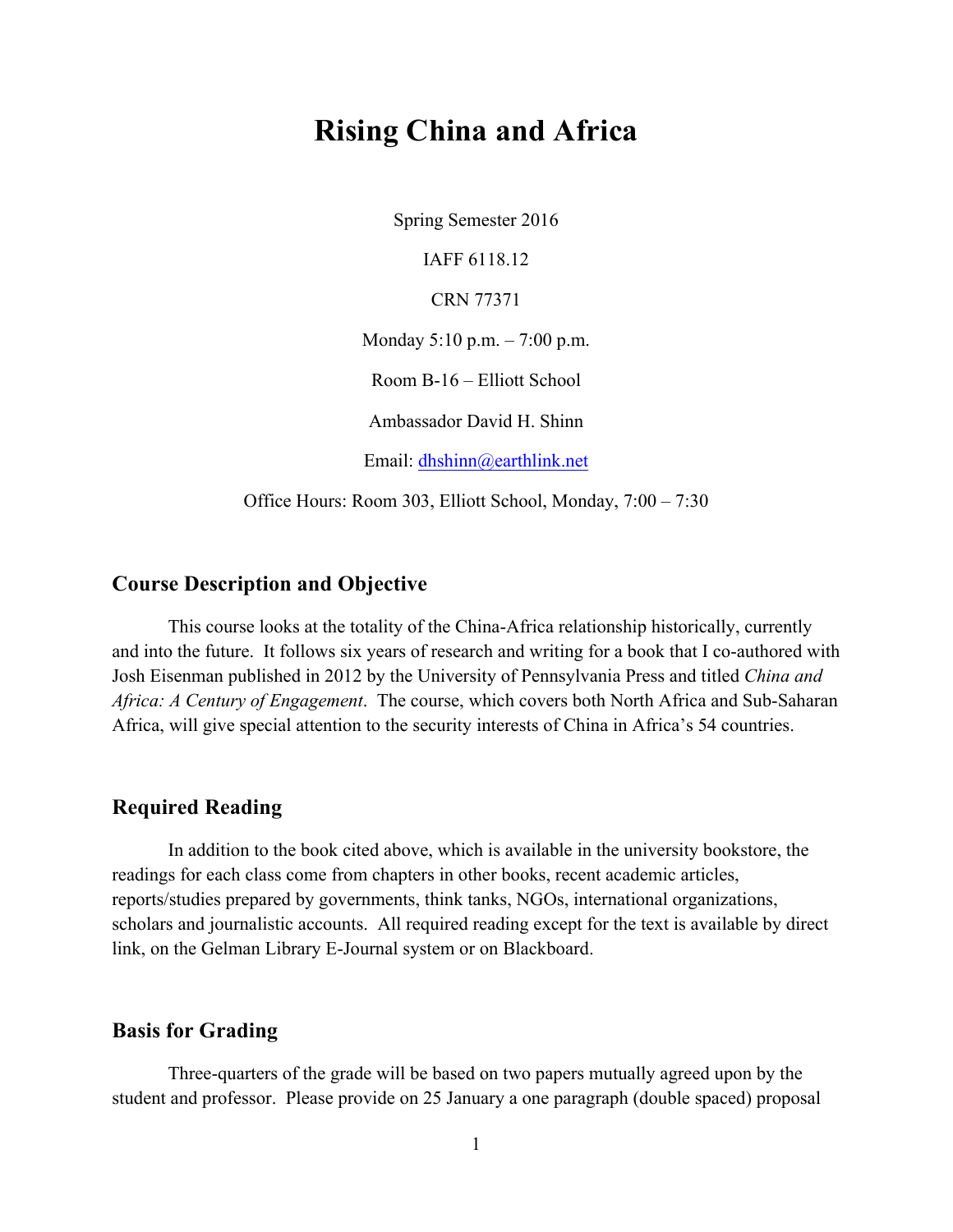that outlines the first paper, which is due 29 February. The one paragraph proposal for the second paper is due on 7 March and the paper itself is due 18 April. Each paper should be double-spaced, 12-point, **no less than 10 full pages and no more than 12 pages**, including footnotes. In addition to a paper that is strong on substance, I put a premium on clear and concise drafting and accurate footnotes that follow the Chicago system. Do **NOT** include a bibliography as good footnotes make it unnecessary for short papers. Late papers will be penalized. A 10 page paper will be graded the same as a 12 page paper. I am looking for quality, not quantity. Early in the course, I will email to each student my China-Africa bibliography, which is now about 180 pages. The entries cover all topics dealing with China-Africa relations and should help you identify sources on whatever topic you wish to write about.

One-quarter of the grade will be based on class participation. This is a seminar; regular attendance and student contributions are essential. Students are expected to attend all classes, arrive on time and have read all required reading. On 1 February, I will ask students to select a subsequent week when each student will make a five to ten minute oral presentation on the seminar topic for that day. These presentations will constitute much of the grade for class participation. Please do not exceed 10 minutes and do **NOT** summarize the required reading for that day. Pick an issue related to the required reading for that day and expand upon it beyond the required reading. Originality and use of new material will result in a higher grade.

## **Learning Outcomes**

At the end of the course, students should have a solid understanding of the development and current state of China-Africa relations, where China excels and where it faces major challenges. Students will also learn how China interacts with African regional and sub-regional organizations and other emerging non-African powers on the continent. Finally, they should have some understanding of the implications of China in Africa for the United States and the West generally.

# **Academic Integrity**

Students are expected to comply with the strict standards of the George Washington University Code of Academic Integrity which can be found at https://studentconduct.gwu.edu/sites/studentconduct.gwu.edu/files/downloads/130722%20Code %20of%20Academic%20Integrity%20-%20Final.pdf. All members of the GWU academic community are expected to demonstrate honesty in all of their work, including the preparation of papers.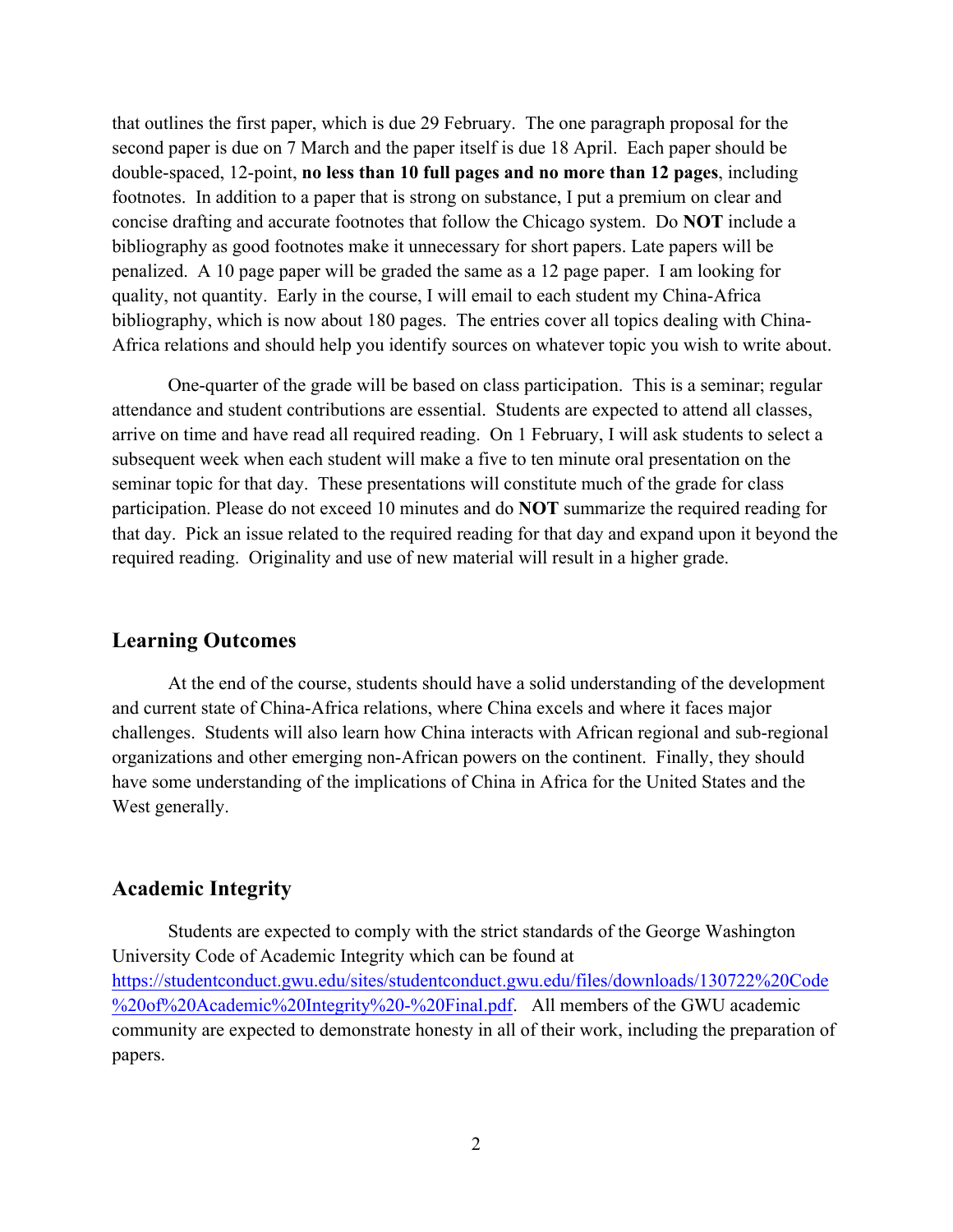## **Class Schedule**

#### **UNIT 1**

#### **11 January: An Overview of the China-Africa Relationship**.

 The first part of the class will be devoted to a review of the syllabus, administrative issues and asking each student to say a few words about himself/herself. In the remaining time, I will comment on the themes in the introductory chapter of Shinn/Eisenman and provide an overview of the China-Africa relationship.

### **Required Reading:**

Shinn/Eisenman – Chapter 1 – Introduction.

Government of China white paper, "China's Second Africa Policy Paper," December 2015. Direct link: http://news.xinhuanet.com/english/2015-12/04/c\_134886545.htm.

President Xi Jinping, "Text of Speech at 6<sup>th</sup> FOCAC Summit on 5 December 2015." Direct link: http://english.cri.cn/12394/2015/12/05/4083s906994.htm.

## **UNIT 2**

### **1 February: The History of the China-Africa Relationship.**

Most of this session will consist of a lecture on the development of the China-Africa relationship since 1949, although I will encourage students to ask questions and contribute their own views. We will also use this class to determine which of the next twelve sessions you want to select for your oral presentation.

Be prepared to select a unit for your oral presentation (maximum 2 students per unit).

## **Required Reading:**

Shinn/Eisenman – Chapter 2 – A Historical Overview of China-Africa Relations.

George T. Yu, "China's Failure in Africa," *Asian Survey*, v. 6, no. 8 (August 1966), pp. 461-68. Go to E-Journals (University of California Press).

Julia C. Strauss, "The Past in the Present: Historical and Rhetorical Lineages in China's Relations with Africa," *The China Quarterly*, no. 199 (September 2009), pp. 777-95. Go to E-Journals (Cambridge Journals).

Zhang Xiang, "From Sino-African Relations Comes a Steady Stream of Enlightening Guidance," *Contemporary Chinese Thought*, v. 40, no. 1 (Fall 2008), pp. 11-28. Blackboard.

## **UNIT 3**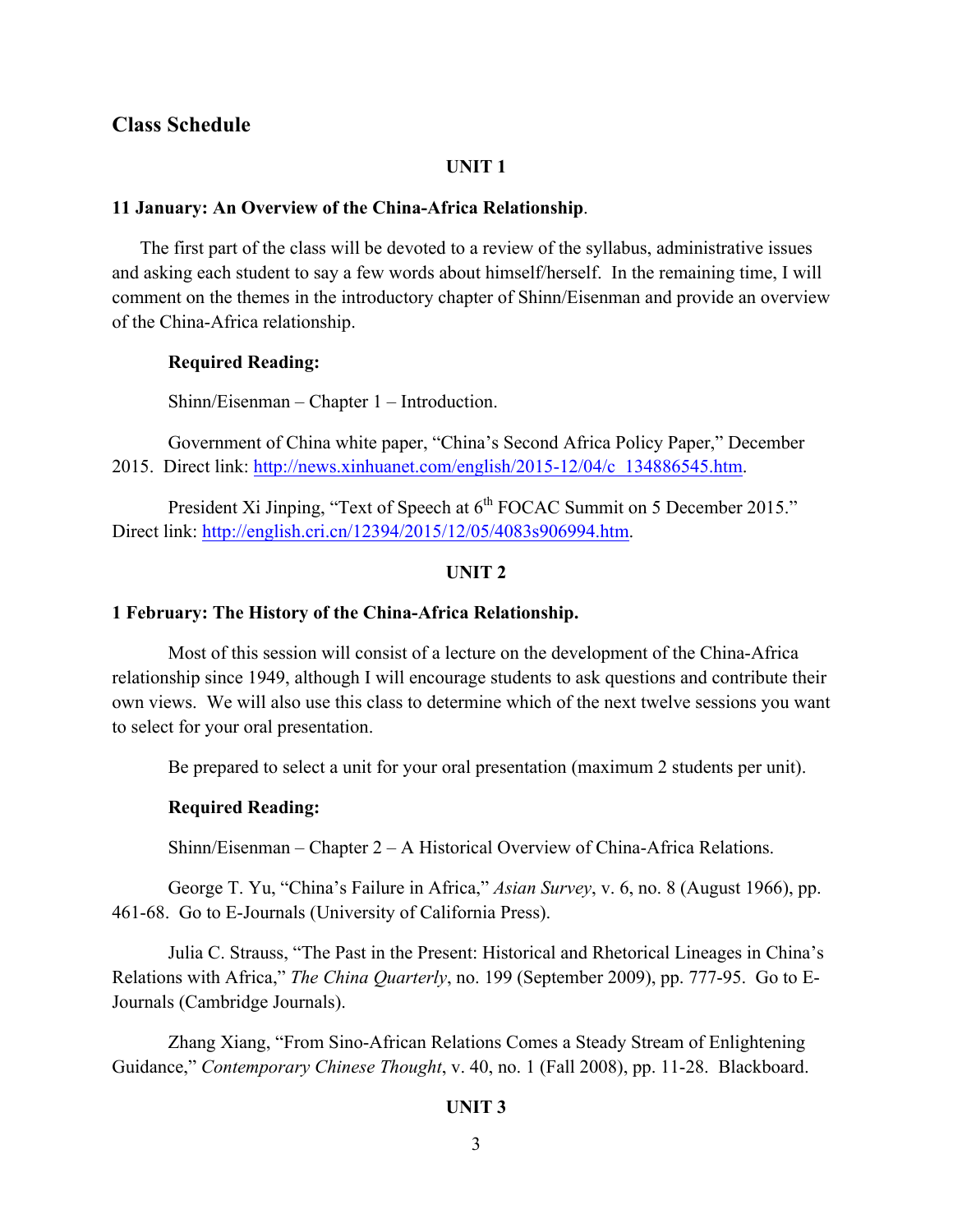## **8 February: The Importance of State-to-State Relations and FOCAC**.

China's strength in its ties with Africa is the fact that 50 countries recognize Beijing (three recognize Taipei and Gambia recognizes neither as of this writing) and China has cordial relations with all 50 governments. China emphasizes the state-to-state relationship above all else. It has institutionalized this relationship with the creation of the Forum on China-Africa Cooperation (FOCAC).

## **Required Reading:**

Shinn/Eisenman – Appendix 1 – Establishment of PRC Relations with African Countries  $-$  pp. 377-80.

W.A.C. Adie, "Chou En-lai on Safari," *The China Quarterly*, no. 18 (April-June 1964), pp. 174-94. Go to E-Journals (JSTOR).

Ni Yanshou, "Strategic Partners," *Beijing Review*, v. 49, no. 27 (6 July 2006), pp. 10-13. Blackboard.

Serge Michel and Michel Beuret, Chapter 1, "Rolling Out the Red Carpet for the African Continent," in *China Safari: On the Trail of Beijing's Expansion in Africa*. New York: Nation Books, 2009, pp. 11-28. Blackboard.

David Shinn, "China and Africa in the Xi Jinping Era," *The Diplomat* (25 March 2013). Direct link: http://thediplomat.com/2013/03/china-and-africa-in-the-xi-jinping-era/?allpages=yes.

Li Anshan, Liu Haifang, Pan Huaqiong, Zeng Aiping and He Wenping, "FOCAC Twelve Years Later: Achievements, Challenges and the Way Forward." Peking University Discussion Paper 74 (2012). Direct link: http://f.hypotheses.org/wpcontent/blogs.dir/698/files/2012/07/FOCAC-10-ans3.pdf. (Open in browser.)

Zhang Chun, "Shaping China-Africa Co-operation on Post-2015 Agenda," *The China Monitor*, Special Issue 2015. Direct link: http://www.ccs.org.za/wpcontent/uploads/2015/07/CCS\_China\_Monitor\_FOCAC\_July-2015\_02.pdf. Pages 14-23. (Open in browser).

Sven Grimm, "Placing FOCAC in Its South-South Co-operation Narrative," *The China Monitor*, Special Issue 2015. Direct link: http://www.ccs.org.za/wpcontent/uploads/2015/07/CCS China Monitor FOCAC July-2015 02.pdf. Pages 32-41. (Open in browser.)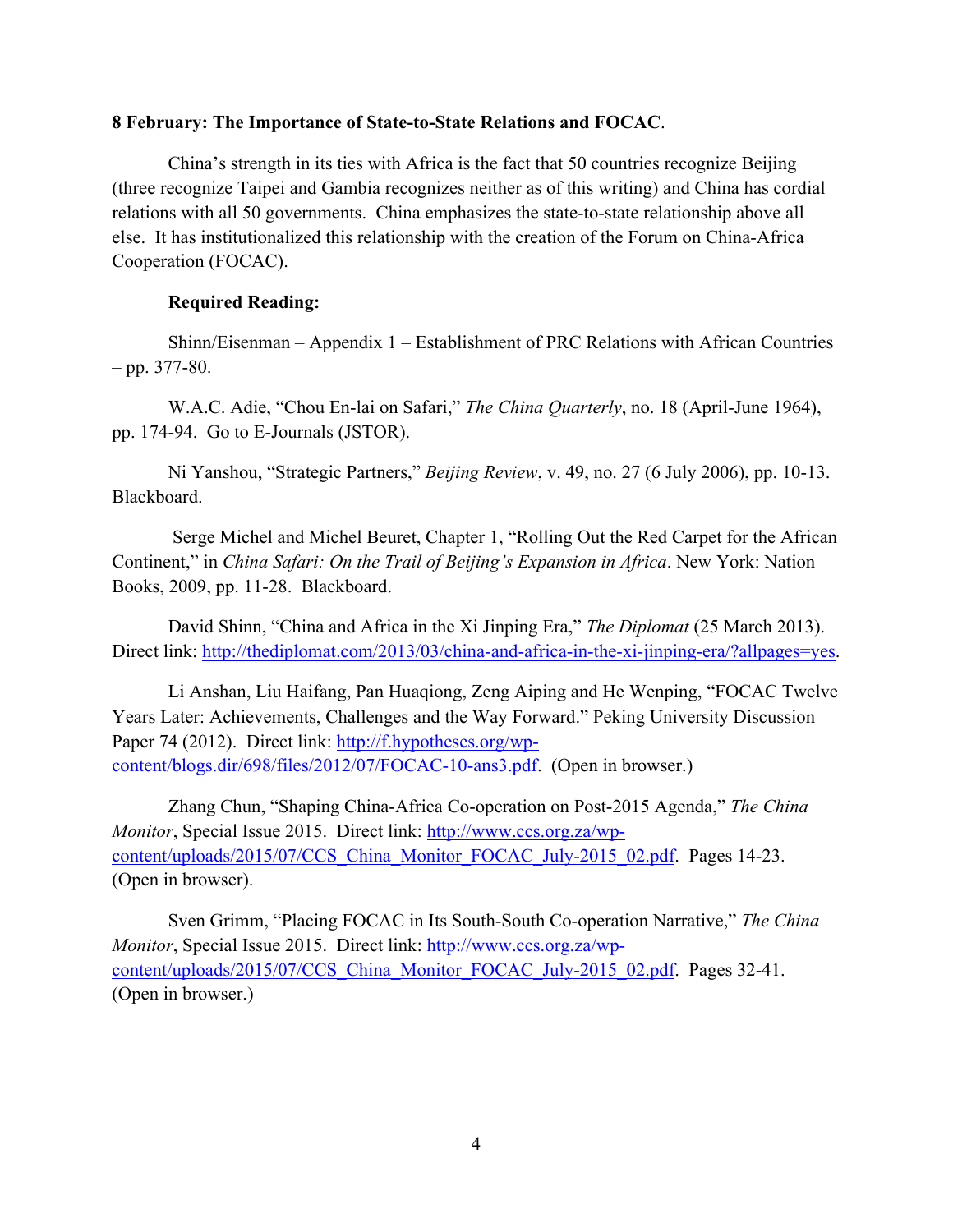#### **UNIT 4**

#### **22 February: Political Relations and the Role of the CPC.**

China's political relations with Africa have been based on support for state sovereignty and non-interference in the internal affairs of African countries. China makes frequent use of senior Communist Party of China (CPC) officials in its interaction with both government and party leaders in Africa. The leaders of ruling African political parties are also often the guest of the CPC. This interaction, with a few exceptions, does not extend to African opposition party officials. This unit also covers some of China's sensitive internal issues that have implications for its relations with African countries.

#### **Required Reading:**

Shinn/Eisenman – Chapter 3 – Political Relations.

Zhong Weiyun, "Inter-party Relations Promote Sino-African Strategic Partnership," *china.org.cn*, (28 August 2012). Direct link: http://www.china.org.cn/opinion/2012- 08/28/content\_26353120.htm.

Stephanie Findlay, "South Africa's Ruling ANC Looks to Learn from Chinese Communist Party," *time.com* (24 November 2014). Direct link: http://time.com/3601968/ancsouth-africa-china-communist-party/.

"Political Parties in Africa, China Convene Seminar to Share Development Experience," *Xinhua*, 4 February 2015. Direct link: http://www.globaltimes.cn/content/905796.shtml.

David Shinn, "China and the Conflict in Darfur," *The Brown Journal of World Affairs*, v. 16, issue 1 (Fall/Winter 2009), pp. 85-100. Go to E-Journals.

Jonathan Holslag, "China and the Coups: Coping with Political Instability in Africa," *African Affairs*, v. 110, no. 440 (July 2011), pp. 367-86. Go to E-Journals (Oxford Journals).

#### **UNIT 5**

#### **29 February: China-Africa Trade Relations.**

In 2009, China passed the United States and became the largest trading partner with Africa's 54 countries by dollar value. China's trade lead has grown in subsequent years. While total African trade is roughly in balance with China, many individual African countries have huge trade surpluses or deficits with China. Some of the African countries with large trade deficits are becoming concerned about the trade imbalance. Perhaps more than any other sector, trade defines the importance of the China-Africa relationship.

The first paper is due today.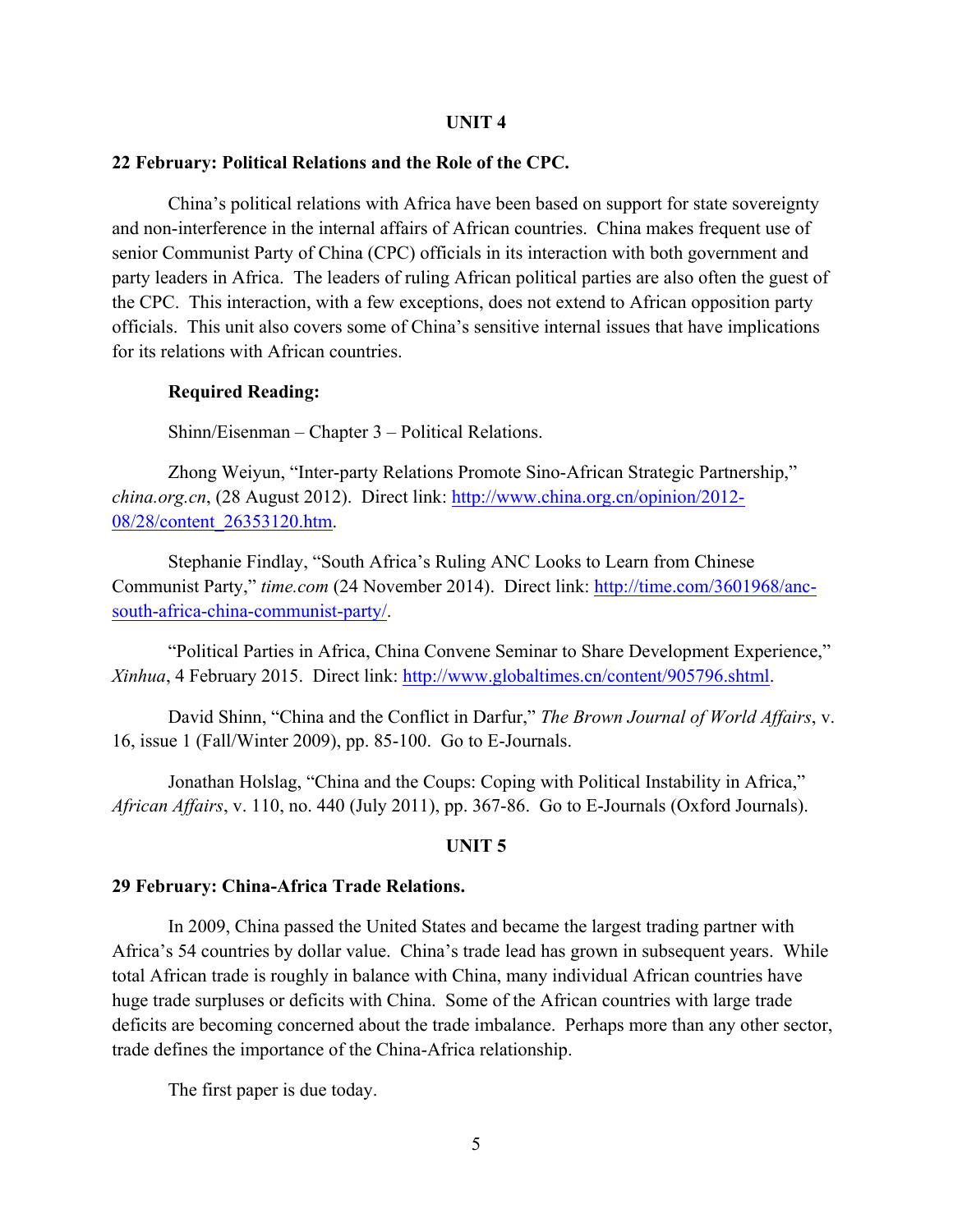## **Required Reading:**

Shinn/Eisenman – Chapter 4 – Trade Relations – pp. 99-121.

Oyejide Titiloye Ademola, Abiodun-S. Bankole and Adeolu O. Adewuyi, "China-Africa Trade Relations: Insights from AERC Scoping Studies," *European Journal of Development Research*, v. 21, no. 4 (2009), pp. 485-505. Go to E-Journals.

Heidi Østbø Haugen, "Chinese Exports to Africa: Competition, Complementarity and Cooperation between Micro-Level Actors," *Forum for Development Studies*, v. 38, no. 2 (June 2011), pp. 157-76. Direct link:

www.sv.uio.no/iss/personer/vit/heidiha/Haugen%202011%20(Chinese%20exports%20to%20Afr ica).pdf. (Open in browser.)

Joshua Eisenman, "China-Africa Trade Patterns: Causes and Consequences," *Journal of Contemporary China*, v. 21, no. 77 (September 2012), pp. 793-810. Blackboard.

Yolanda Potelwa, Ron Sandrey, and Sun Zhina, "The West and Central African Trade Profile, with a Special review of the Relationship with China and Regional Agricultural Trade," Tralac Trade Law Centre (November 2015). Direct link: www.tralac.org/images/docs/8593/s15wp222015-potelwa-west-and-central-african-trade-profile-

20151127-fin.pdf. (Open in browser.)

## **UNIT 6**

## **7 March: China's Investment in Africa and Africa's Investment in China.**

No one knows how much money Chinese companies and individuals have invested in Africa. As of July 2015, China's official cumulative FDI total for Africa was \$27 billion, although other tracking organizations put the figure as high as \$61 billion. It is not clear what China considers as FDI and it acknowledges that its figure only captures investment that is reported officially. It misses investment that goes through tax shelters such as Hong Kong and the Cayman Islands. Chinese investment flows to Africa in recent years seem to be about the same as those from the United States. Cumulative FDI from the United States and other major European countries exceeds the cumulative figure for China as these countries have been investing over a longer period. Information on African investment in China is equally sketchy but an interesting area for research.

The one paragraph for the second paper is due today.

## **Required Reading**:

Shinn/Eisenman – Chapter 5 – Investment and Assistance – pp. 128-43.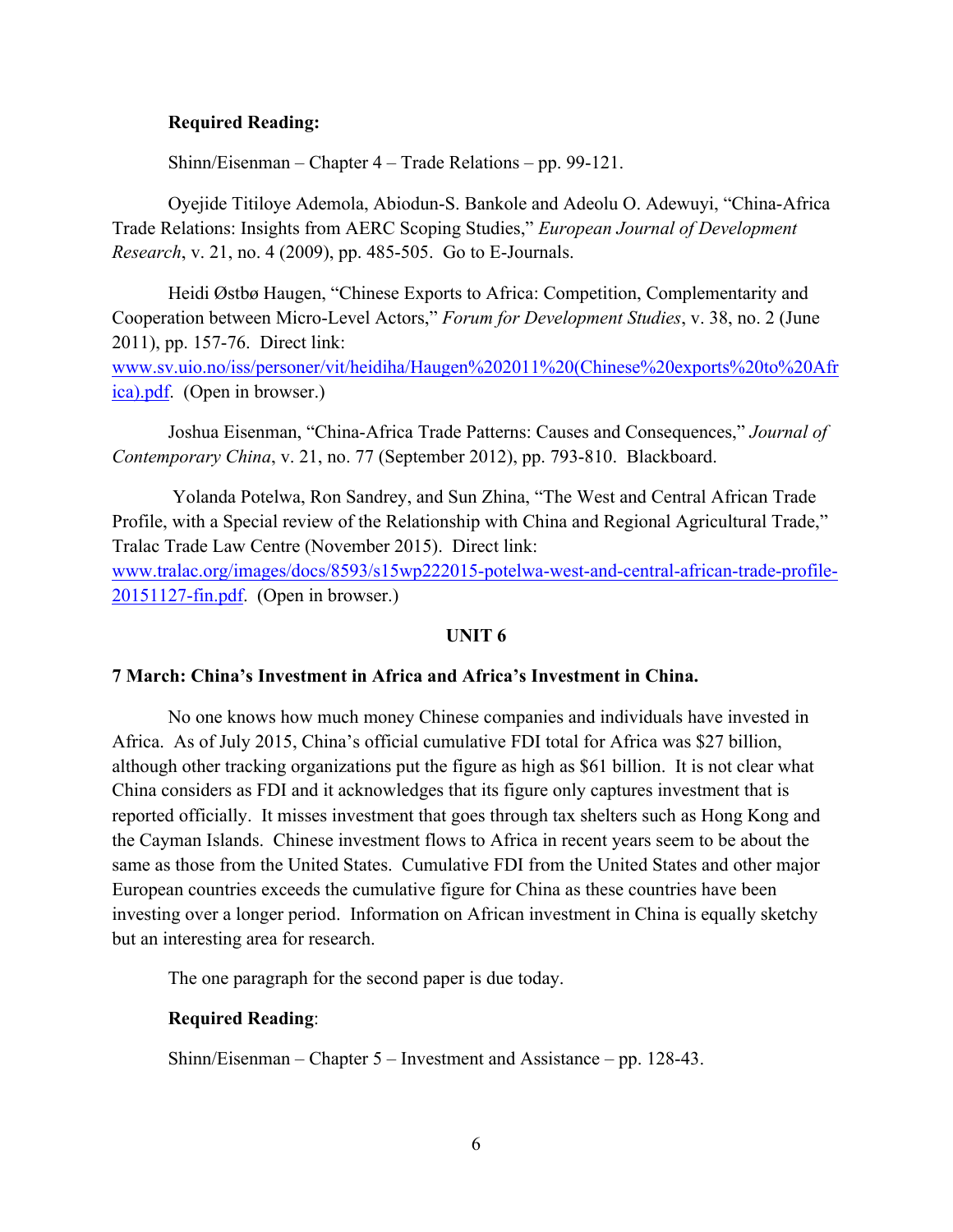"China-Africa Economic and Trade Cooperation" white paper dated August 2013. Direct link: http://osf.org.za/wp/wp-content/uploads/2015/08/China-Africa-Economic-and-Trade-Cooperation-2013-white-paper.pdf. (Open in browser.)

Wang Duanyong, "China's Overseas Foreign Direct Investment Risk: 2008-2009," SAIIA Occasional Paper no. 73 (January 2011). Direct link: www.saiia.org.za/images/stories/pubs/occasional\_papers/saia\_sop\_73\_duanyong\_20110125.pdf. (Open in browser.)

Xiaofang Shen, "Private Chinese Investment in Africa: Myths and Realities," World Bank Policy Research Working Paper 6311 (January 2013). Direct link: https://openknowledge.worldbank.org/bitstream/handle/10986/12174/wps6311.pdf?sequence=1. (Open in browser.)

Lauren Johnston, "Born to Cusp: Prospecting the 'New Normal' in China and Africa," in *China's Domestic Transformation in a Global Context*. Canberra: 2015. Direct link: http://press.anu.edu.au/wp-content/uploads/2015/07/ch16.pdf. (Open in browser.)

Deborah Bräutigam, "5 Myths about Chinese Investment in Africa," *Foreign Policy*, 4 December 2015. Direct link: http://foreignpolicy.com/2015/12/04/5-myths-about-chineseinvestment-in-africa/.

## **UNIT 7**

## **21 March: China's Aid to Africa.**

Although reliable Chinese aid statistics for each African country are not available (China treats bilateral aid figures as a state secret), China is becoming an increasingly important aid donor. In the past couple of years, its annual OECD-equivalent aid to Africa has probably reached about \$2.5 billion. This compares to \$8 billion from the United States. Most of the aid is in the form of concessionary loans. There are also some cash and in-kind grants. China has a good record on debt cancellation. More than half of China's global aid goes to Africa. China emphasizes that its aid, unlike that from the West, has no political conditionality.

# **Required Reading:**

Shinn/Eisenman – Chapter 5 – Investment and Assistance – pp. 143-61.

Government of China white paper, "China's Foreign Aid," State Council (July 2014). Direct link: http://english.peopledaily.com.cn/n/2014/0710/c90883-8753777.html.

Jean-Raphaël Chaponnière, "Chinese Aid to Africa, Origins, Forms and Issues," in *The New Presence in Africa* (ed.) Meine Pieter van Dijk. Amsterdam: Amsterdam University Press, 2009, pp. 55-82. Blackboard.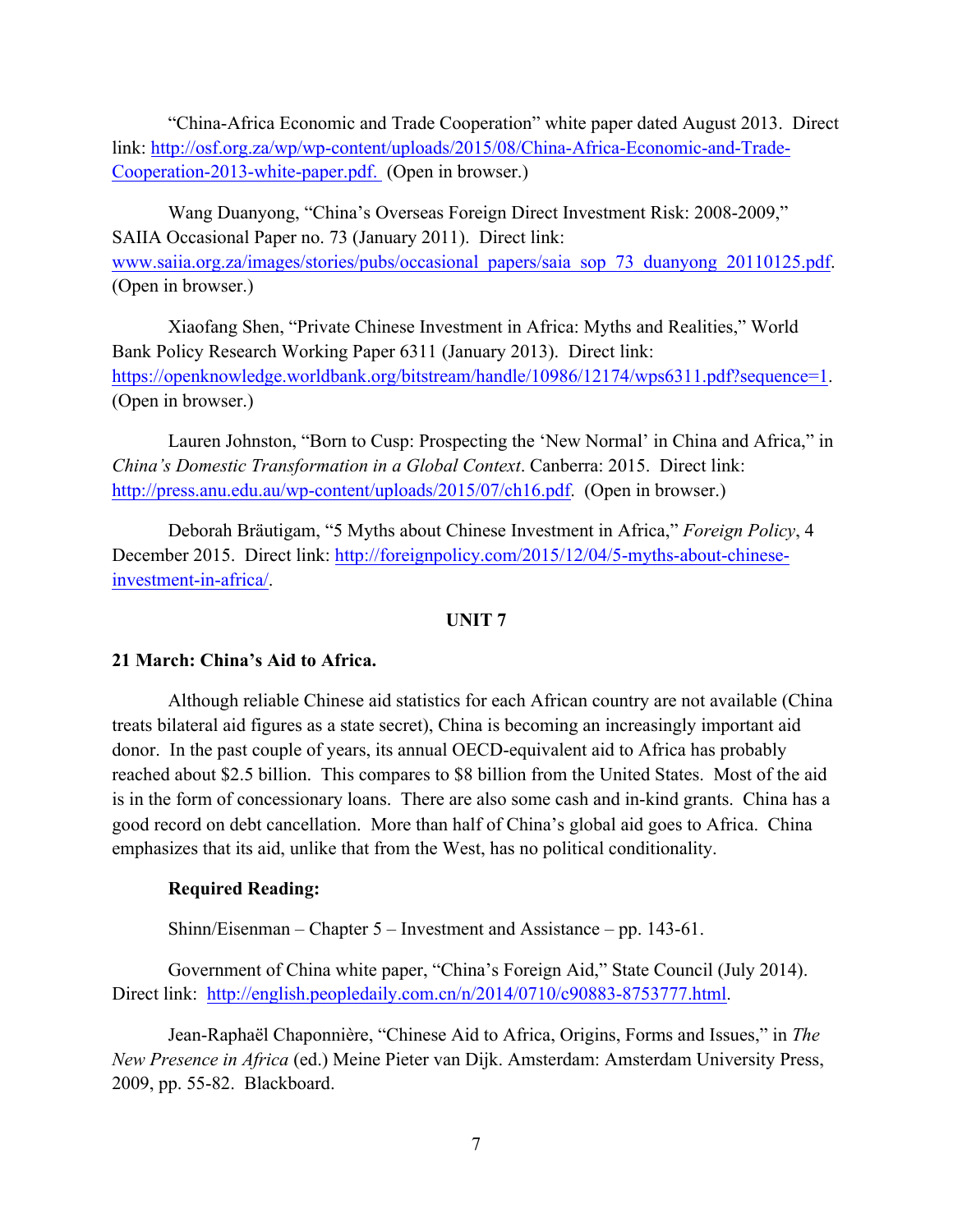Marcus Power, Giles Mohan and May Tan-Mullins, "Evolving Aid Diplomacy in Africa," in *China's Resource Diplomacy in Africa: Powering Development?* by Power, Mohan and Tan-Mullins. Houndmills: Palgrave Macmillan, 2012, pp. 127-59. Blackboard.

Deborah Bräutigam, "Aid 'with Chinese Characteristics': Chinese Foreign Aid and Development Finance Meet the OECD-DAC Aid Regime," *Journal of International Development*, v. 23 (2011), pp. 752-64. Go to E-Journals (Ebsco Host).

Jean Claude Berthelemy, "China's Engagement and Aid Effectiveness in Africa," African Development Bank Working Paper no. 129 (May 2011). Direct link: www.afdb.org/fileadmin/uploads/afdb/Documents/Publications/Working%20129.pdf. (Open in browser.)

Deborah Bräutigam, "Rogue Donor? Myths and Realities," in *The Dragon's Gift: The Real Story of China in Africa*. Oxford: Oxford University Press, 2009, pp. 273-306. Blackboard.

Yun Sun, "The Domestic Controversy over China's Foreign Aid and the Implications for Africa," *Africa in Focus*, Brookings (8 October 2015). Direct link: www.brookings.edu/blogs/africa-in-focus/posts/2015/10/08-domestic-controversy-china-foreignaid-africa-sun.

#### **UNIT 8**

#### **28 March: Media, Educational and Cultural Links.**

This is perhaps the softest of China's soft power effort in Africa. China has emphasized all three areas since the beginning of its interaction with Africa in the late 1950s. The media engagement has evolved from an early ham-handed approach by Xinhua to a much more sophisticated operation that has become the largest news service in Africa. It has been joined by increasingly strong programming from China Radio International and China Central Television. China offers about 5,000 fully paid scholarships annually, although the program remains hindered by the language issue. It also pays considerable attention to cultural exchanges but has been unable to compete with Western music and films, European football and even Indian films. Confucius Institutes are among the most recent additions to China's soft power in Africa.

#### **Required Reading:**

Shinn/Eisenman – Chapter 7 – Media, Education, and Cultural Relations and Ties with Chinese Communities in Africa.

Xin Xin, "Xinhua News Agency in Africa," *Journal of African Media Studies*, v. 1, no. 3 (2009), pp. 363-77. Go to E-Journals.

Yu-Shan Wu, "The Rise of China's State-led Media Dynasty in Africa." SAIIA Occasional Paper no. 117 (June 2012). Direct link: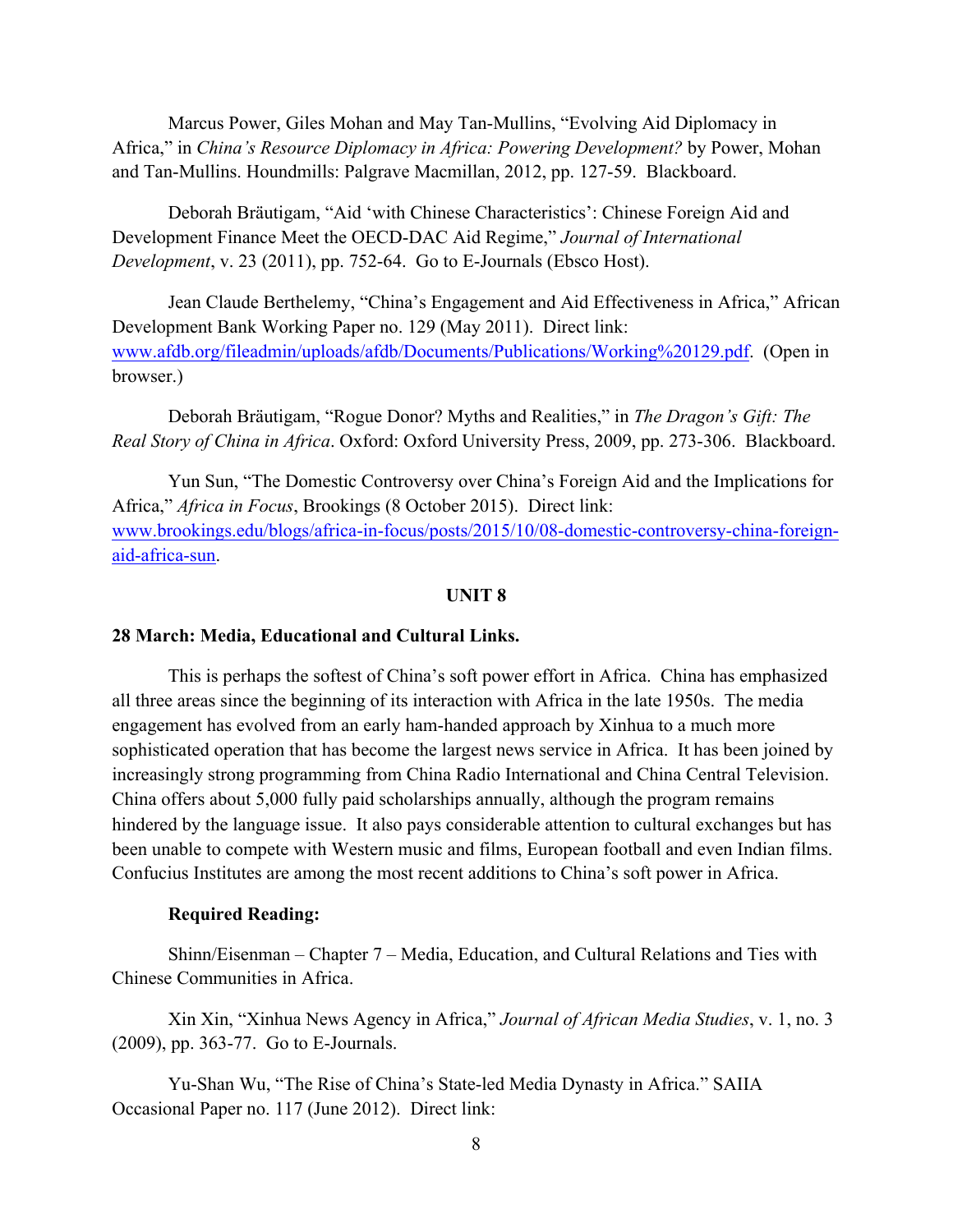www.saiia.org.za/images/stories/pubs/occasional\_papers\_above\_100/saia\_sop\_%20117\_wu\_201 20618.pdf. (Open in browser.)

Iginio Gagliardone, "China as a Persuader: CCTV Africa's First Steps in the African Mediasphere," *Ecquid Novi: African Journalism Studies*, v. 34, no. 3 (2013), pp. 25-40. Blackboard.

Yuan Wu, "China-Africa Cooperation in the Fields of Culture, Education, Medicine and Health," *China and Africa*. Beijing: China Intercontinental Press, 2006, pp.67-84. Blackboard.

Kenneth King, "China's Soft Power in Africa: Past, Present and Future," in *China's Aid and Soft Power in Africa: The Case of Education and Training* (Suffolk: James Currey, 2013), pp. 172-207. Blackboard.

## **UNIT 9**

# **4 April: Military/Security Relations and China's Involvement in UN Peacekeeping Operations in Africa.**

Africa is a low security priority for China compared to countries on its periphery and Western powers. Nevertheless, Africa has grown in importance because of China's reliance on African oil and minerals. China is a major arms supplier to Africa and has at least a minimal security relationship with all 50 countries that recognize Beijing. The estimated one to two million Chinese nationals living in Africa have also experienced increasing security threats. Finally, China is a significant provider of troops to UN peacekeeping operations in Africa.

## **Required Reading:**

Shinn/Eisenman – Chapter 6 – Military and Security Ties and Peacekeeping Missions – pp. 162-87.

Steven C.Y. Kuo, "Beijing's Understanding of African Security: Context and Limitations," *African Security*, v. 5, issue 1 (2012), pp. 24-43. Blackboard.

Andrew Hull and David Markov, "Chinese Arms Sales to Africa," *IDA Research Notes* (Summer 2012), pp. 25-31. Blackboard.

Shai Oster, "China's New Export: Military in a Box," *Bloomberg Businessweek* (25 September 2014). Direct link: www.businessweek.com/articles/2014-09-25/chinas-norinco-isdefense-giant-on-global-growth-path.

Benjamin David Baker, "Chinese Arms Companies Are Picking Up the Pace in Africa and the Middle East," *The Diplomat* (21 October 2015). Direct link: http://thediplomat.com/2015/10/chinese-arms-companies-are-picking-up-the-pace-in-africa-andthe-middle-east/.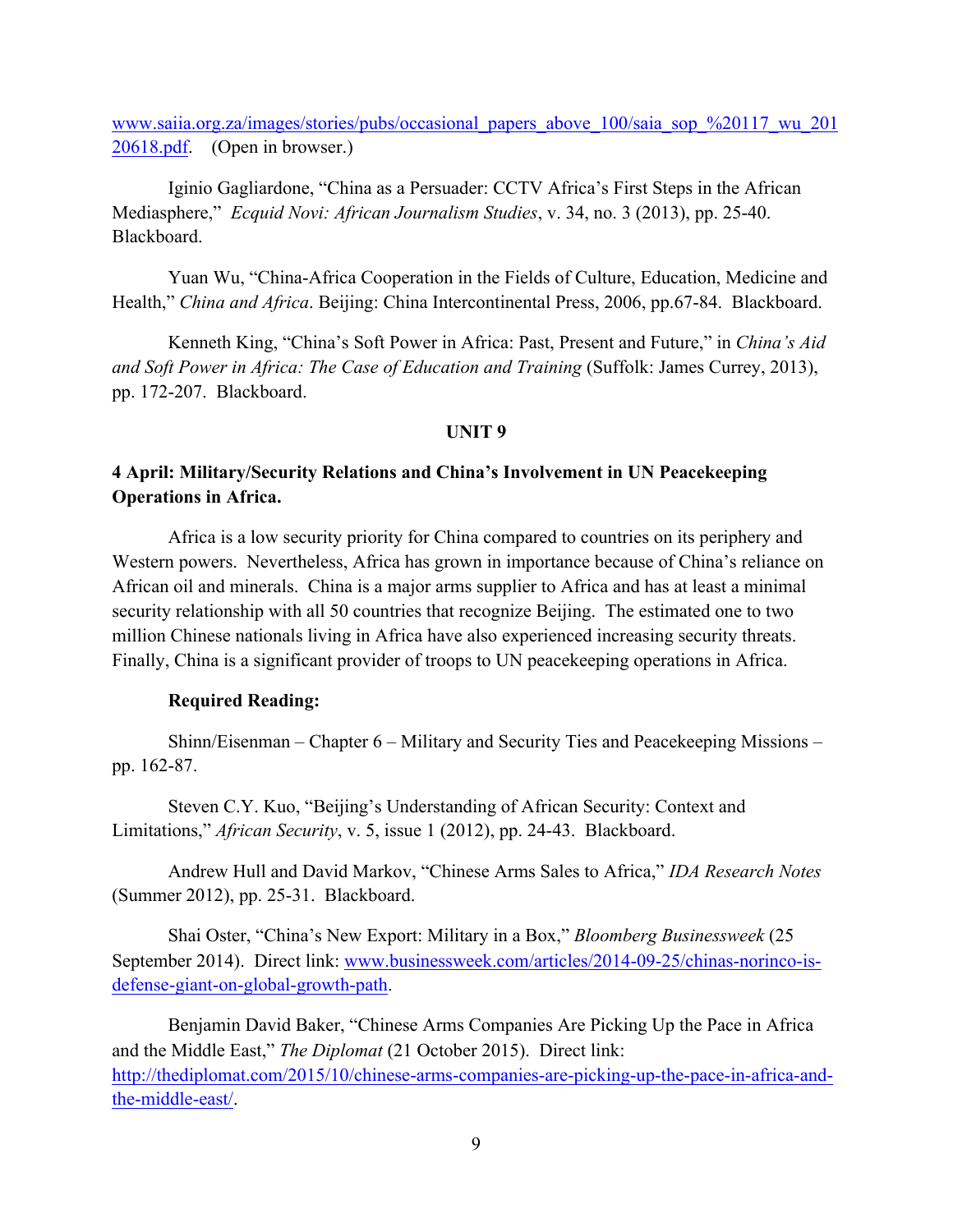Edward Clifford, "An Export to Arms: Is China's Weapons Trade as Menacing as It Seems?" *Brown Political Review* (6 November 2015). Direct link: www.brownpoliticalreview.org/2015/11/export-to-arm-is-chinas-weapons-trade-as-menacing-asit-seems/.

Wu Zhengyu and Ian Taylor, "From Refusal to Engagement: Chinese Contributions to Peacekeeping in Africa," *Journal of Contemporary African Studies*, v. 29, no. 2 (April 2011), pp. 137-54. Go to E-Journals.

Chin-Hao Huang, "From Strategic Adjustment to Normative Learning? Understanding China's Peacekeeping Efforts in Africa," *Journal of International Peacekeeping*, v. 17 (2013), pp. 248-271. Direct link: http://dornsife.usc.edu/assets/sites/451/docs/JOUP\_017\_03- 04 Huang.pdf. (Open in browser.)

## **UNIT 10**

#### **11 April: China's Naval Expansion into the Western Indian Ocean.**

All of the oil and minerals exported from Africa to China pass through the Western Indian Ocean. Safe transport of these products in addition to other imports and China's exports to Africa constitute a growing security concern. Chinese vessels and crews have been subject to attack and capture by Somali pirates in the Gulf of Aden and Indian Ocean. As China expands its nuclear submarine fleet and builds its carrier capacity, it clearly has in mind a naval role that goes well beyond the South China Sea. This includes the Western Indian Ocean and the east coast of Africa. Eventually, China can be expected to extend its naval interest to Africa's entire coast line.

## **Required Reading:**

Shinn/Eisenman – Chapter 6 – Military and Security Ties and Peacekeeping Missions – pp. 187-93.

Robert D. Kaplan, "Center Stage for the Twenty-first Century: Power Plays in the Indian Ocean," *Foreign Affairs*, v. 88, no. 2 (March/April 2009), pp. 16-32. Go to E-Journals (Hein Online).

Daniel J. Kostecka, "Places and Bases: The Chinese Navy's Emerging Support Network in the Indian Ocean," *Naval War College Review*, v. 64, no. 1 (Winter 2011), pp. 59-78. Go to E-Journals.

Andrew Erickson and Austin Strange, "China's Blue Soft Power: Antipiracy, Engagement, and Image Enhancement," *Naval War College Review*, v. 68, no 1 (Winter 2015), pp. 71-91. Go to E-Journals.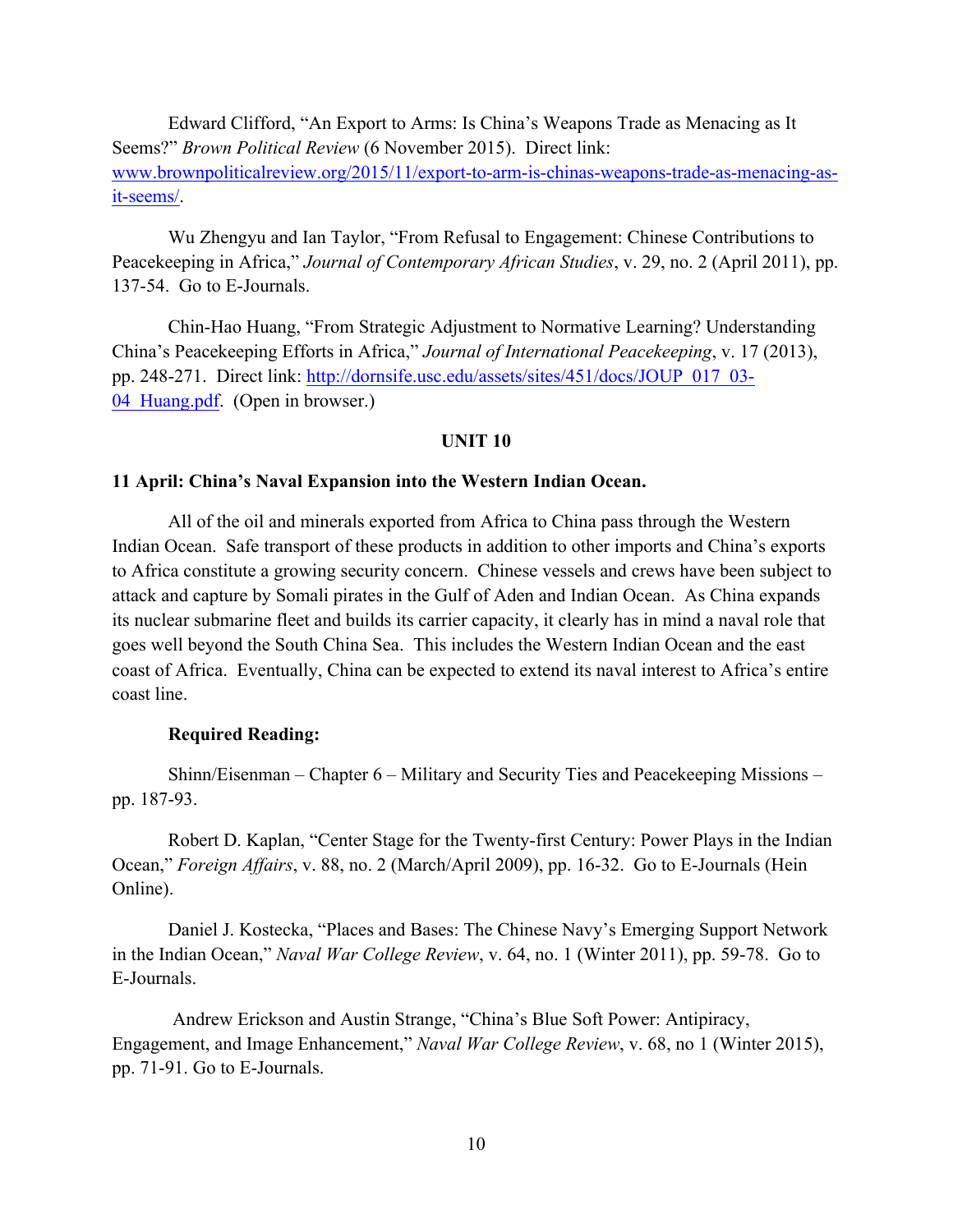Susanne Kamerling and Frans-Paul van der Putten, "An Overseas Naval Presence without Overseas Bases: China's Counter-piracy Operation in the Gulf of Aden," *Journal of Current Chinese Affairs*, v. 40, no. 4 (2011), pp. 119-46. Go to E-Journals (CIAO).

Harsh V. Pant, "China in the Indian Ocean: Challenging India's Geographical Predominance," in *China's Rising Global Profile: The Great Power Tradition* by Harsh V. Pant. Brighton: Sussex Academic Press, 2011, pp. 51-65. Blackboard.

Anthony Kleven, "Is China's Maritime Silk Road a Military Strategy?" *The Diplomat* (8 December 2015). Direct link: http://thediplomat.com/2015/12/is-chinas-maritime-silk-road-amilitary-

strategy/?utm\_content=buffer8818b&utm\_medium=social&utm\_source=facebook.com&utm\_ca mpaign=buffer.

Andrew Erikson and Austin Strange, "Piracy's Next Frontier: A Role for China in Gulf of Guinea Security?" *The National Interest*, November/December 2013. Direct link: http://nationalinterest.org/commentary/piracy%E2%80%99s-next-frontier-role-china-gulfguinea-security-9533.

## **UNIT 11**

## **18 April: China's Interaction with African Sub-Regional and Regional Organizations.**

Little has been written about China's interaction with African sub-regional and regional organizations such as the African Union, Southern African Development Community, the New Partnership for Africa's Development and the Common Market for Eastern and Southern Africa. This is an increasingly important part of China's engagement with Africa, especially at the economic level, and merits more attention than it has been given. It is also a sector where China has accorded a higher priority than many Western countries.

The second paper is due today.

#### **Required Reading:**

Shinn/Eisenman – Chapter 4 – Trade Relations – pp. 121-27.

African Union Commission, "Meeting of the Task Force on Africa's Strategic Partnership with Emerging Powers: China, India and Brazil," 11-13 September 2006. Blackboard.

"African Union and China to Partner on Infrastructure, Industrialization," *Xinhua* (28 January 2015). Blackboard.

Francis Ikome, "The Role and Place of the African Union in the Emerging China-Africa Partnership," in *Chinese and African Perspectives on China in Africa* (eds.) Axel Harneit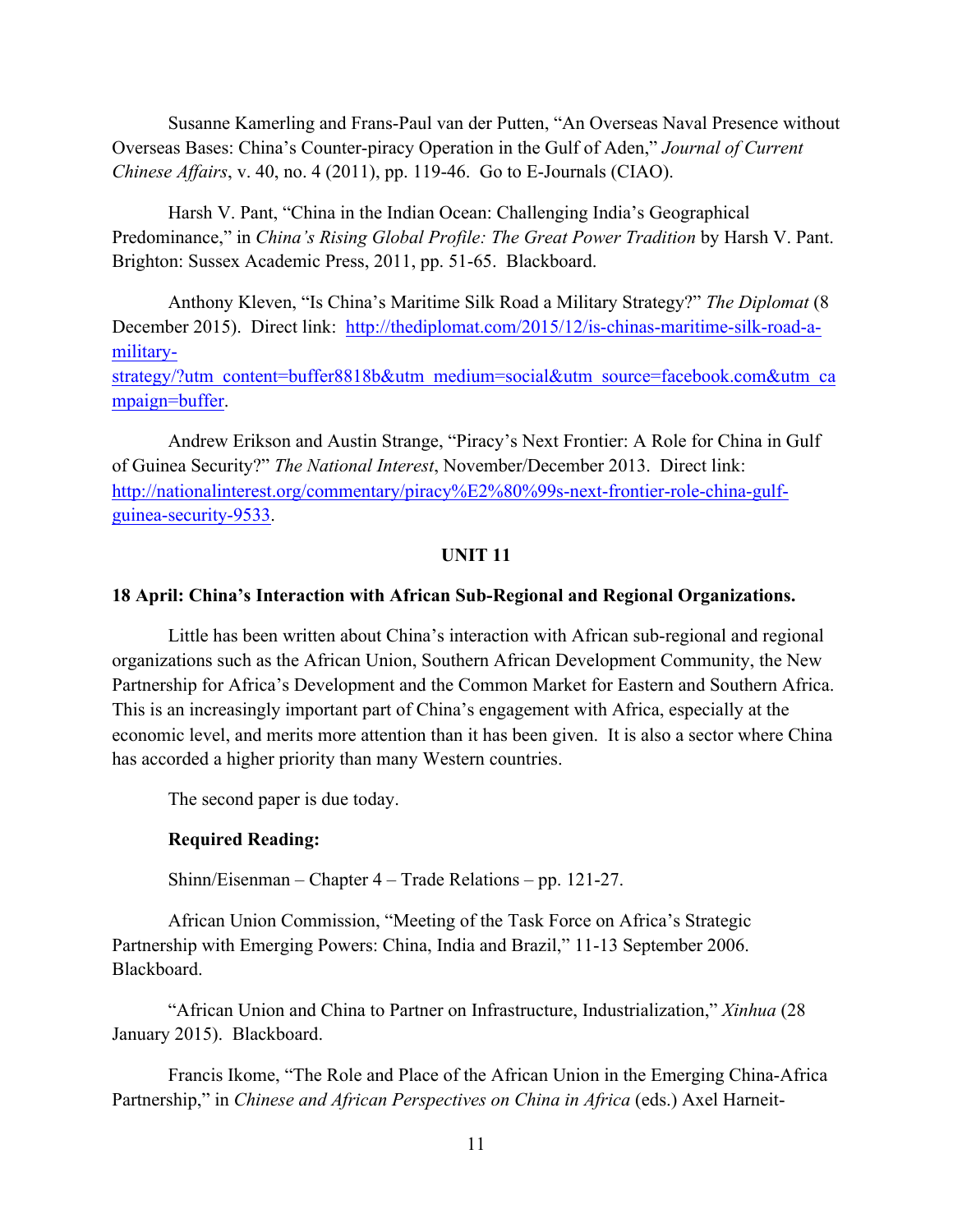Sievers, Stephen Marks and Sanusha Naidu. Kampala: Fountain Publishers, 2010, pp. 201-12. Blackboard.

Saferworld, "Regional Organizations and China," in *China's Growing Role in African Peace and Security* (January 2011), pp. 56-60. Blackboard.

Daouda Cissé, Ross Anthony, Meryl Burgess, and Harrie Esterhuyse, "African Regional Economic Communities' Engagement with China," Centre for Chinese Studies, Stellenbosch University (September 2014). Direct link: www.ccs.org.za/?p=10031.

He Wenping, "Engaging with NEPAD: A View from China," (16 October 2006). Direct link: http://saiia.org.za/images/upload/HeWenping-Engaging%20with%20NEPAD.pdf. (Open in browser)

Ni Yanshou, "New-World Nexus," *Beijing Review*, v. 50, no. 22 (31 May 2007), pp. 14- 15. Blackboard.

# **UNIT 12**

## **25 April: Implications of Rising China-Africa Ties for Other Emerging Nations in Africa.**

China is not the only country rising in Africa. The goal here is to underscore that China is not only competing with Western nations but other emerging nations, which compete with each other, with Western powers and with China. All of these new players increase both the opportunities and challenges for African countries and complicate the diplomatic playing field on the continent.

# **Required Reading:**

David Shinn, "BRICS and Africa," Remarks at the National Defense University (19 March 2013). Direct link: http://davidshinn.blogspot.com. (Go to right hand column under Other Issues.)

Sanusha Naidu, "India's African Relations: In the Shadow of China? in *The Rise of China and India in Africa* (eds.) Fantu Cheru and Cyril Obi. London: Zed Books, 2010, pp. 34- 49. Blackboard.

K. Matthews, "India, China and Africa: A New Vision for Trilateral Cooperation," *Perspectives on Emerging Powers in Africa*, issue 14 (October 2011). Blackboard.

David Lewis, "Special Report: In Africa, Can Brazil Be the Anti-China?" *Reuters*, 23 February 2011. Direct link: http://www.reuters.com/article/2011/02/23/us-brazil-africaidUSTRE71M1I420110223.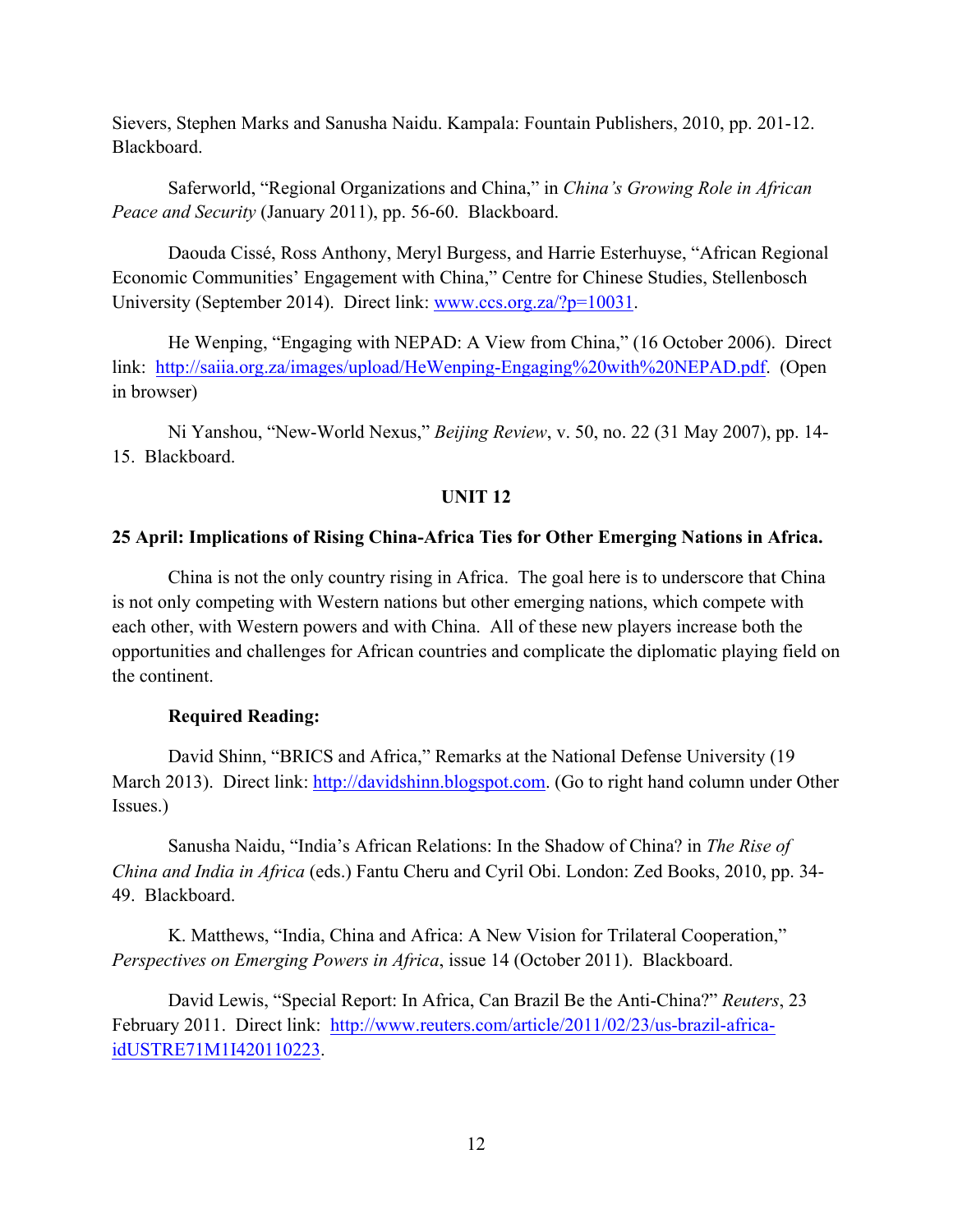Ana Cristina Alves, "Brazil in Africa: Achievements and Challenges," LSE Ideas in London (June 2013). Blackboard.

Michael Rubin, "Africa: Iran's Final Frontier?" American Enterprise Institute for Public Policy Research, no. 2 (April 2013). Direct link: www.aei.org/publication/africa-irans-finalfrontier/.

## **UNIT 13**

#### **26 April: Implications of Rising China-Africa Ties for the United States and the West.**

The rise of China in Africa presents challenges for the United States and the West but also opens some areas for cooperation. There is obvious competition in trade, investment and the winning of contracts and potential competition for access to strategic resources and sometimes support for political positions in international forums. But there are possibilities for cooperation in peacekeeping, supporting political stability in Africa and enhancing economic development, especially in the areas of health care and agriculture.

## **Required Reading:**

David Shinn and Joshua Eisenman, "Responding to China in Africa," American Foreign Policy Council (June 2008). Direct link: http://www.afpc.org/publication\_listings/viewPolicyPaper/236.

He Wenping, "'Trust' Is the Key Word for China-US Cooperation in Africa," *China US Focus* (6 August 2012). Direct link: www.chinausfocus.com/foreign-policy/trust-is-the-keyword-for-china-us-cooperation-in-africa/.

David Shinn, "China, Africa and Implications for the United States," *China US Focus* (12 July 2012). Direct link: http://chinausfocus.com/slider/china-africa-and-implications-for-theunited-states/.

Christina Dinh, "China, the US and Africa: A New Foreign Aid Triangle?" Asia Society (5 August 2014). Direct link: http://asiasociety.org/blog/asia/china-us-and-africa-new-foreignaid-triangle.

Jeffrey Payne, "Can the US and China Cooperate on Counterterrorism?" *The Diplomat* (23 July 2014). Direct link: http://thediplomat.com/2014/07/can-the-us-and-china-cooperate-oncounterterrorism/.

Joanne Wagner, "'Going Out' Is China's Skillful Use of Soft Power in Sub-Saharan Africa a Threat to U.S. Interests?" *Joint Force Quarterly*, issue 64, 1<sup>st</sup> quarter (2012), pp. 99-106. Blackboard.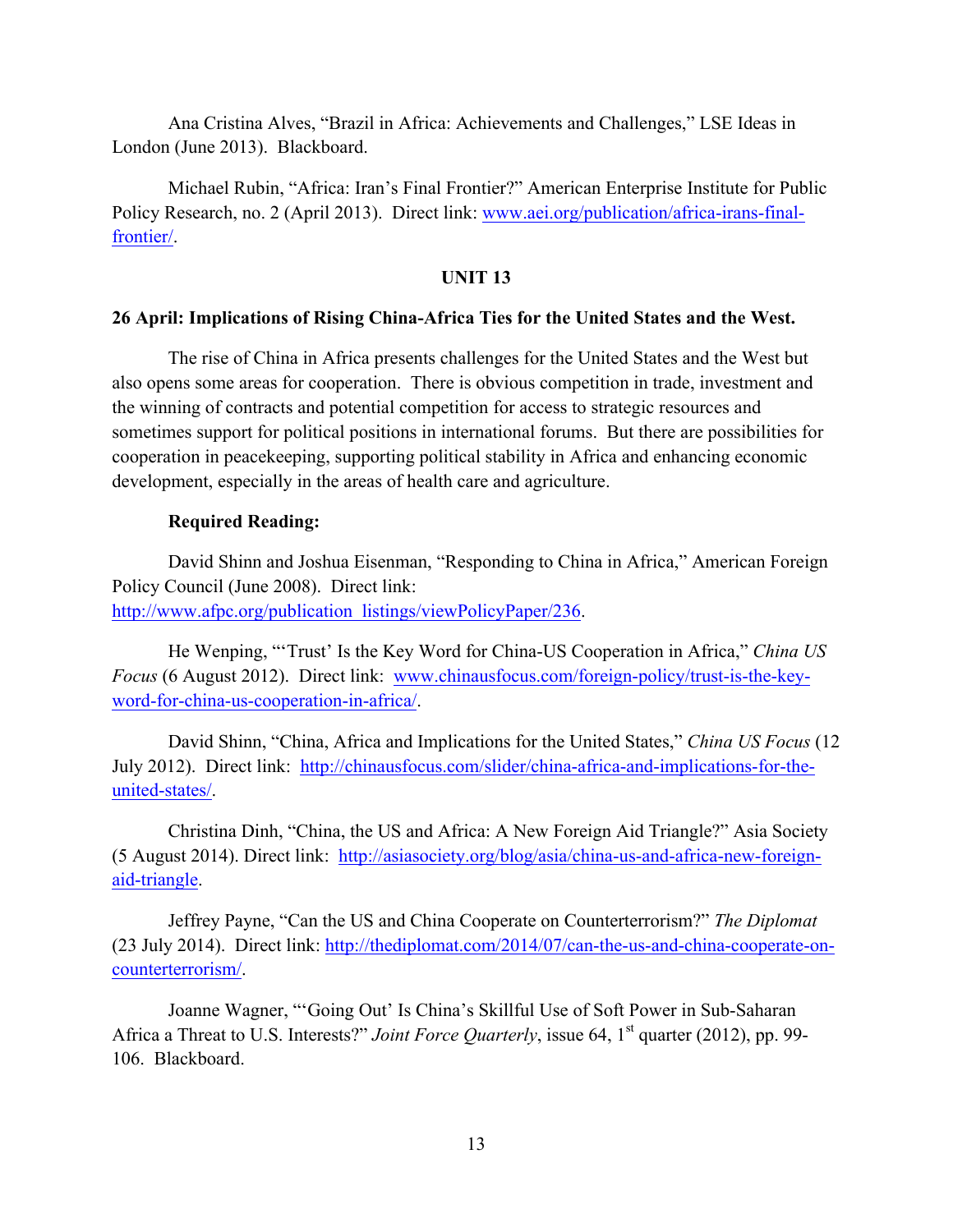Anna Katharina Stahl, "The EU's Policy Response to China's Resource Diplomacy in Africa," *EU-China Observer*, issue 4 (2011), pp. 16-22. Direct link: https://www.coleurope.eu/sites/default/files/research-paper/eu\_china\_observer\_4\_2011.pdf. (Open in browser.)

Uwe Wissenbach, "China-Africa Relations and the European Union," in *China and Africa Development Relations* (ed.) Christopher Dent. London: Routledge, 2011, pp. 21-41. Blackboard.

## **UNIT 14**

#### **27 April: The Future of the China-Africa Relationship, Challenges and Lessons Learned.**

China is in Africa to stay. The relationship is important to both sides. But the more engaged China becomes in Africa the more complicated the relationship becomes and the more problems and challenges both parties must confront. There are many more Chinese living in Africa than Americans and, increasingly, they are encountering problems. The impact of China's activities in Africa and its policies on human rights, democratization, the environment, respect for labor laws, and competition with African traders and small industry presents challenges for China. For their part, individual African countries must maximize the benefits they obtain from such a huge player on the international stage.

#### **Required Reading:**

Shinn/Eisenman – Chapter 12 – Conclusion: Looking Forward.

David Dollar, "Lessons from China for Africa," World Bank Policy Research Working Paper 4531 (February 2008). Blackboard.

Ana Cristina Alves, "China's 'Win-Win' Cooperation: Unpacking the Impact of Infrastructure-for-Resources Deals in Africa," *South African Journal of International Affairs*, v. 20, no. 2 (2013), pp. 207-226. Blackboard.

David Shinn, "China and Africa: Challenges and Predictions," Speech to the Cosmopolitan Club in New York on 8 April 2013). Direct link: http://davidshinn.blogspot.com. (Go to the right hand column under China-Africa.)

Fei-ling Wang and Esi A. Elliot, "China in Africa: Presence, Perceptions and Prospects," *Journal of Contemporary China*, v. 23, no. 90 (2014), pp. 1012-1032. Blackboard.

David Shinn, "Forum on China-Africa Cooperation vs US-Africa Summit," *China US Focus* (10 September 2014). Direct link: www.chinausfocus.com/foreign-policy/forum-onchina-africa-cooperation-vs-us-africa-summit/.